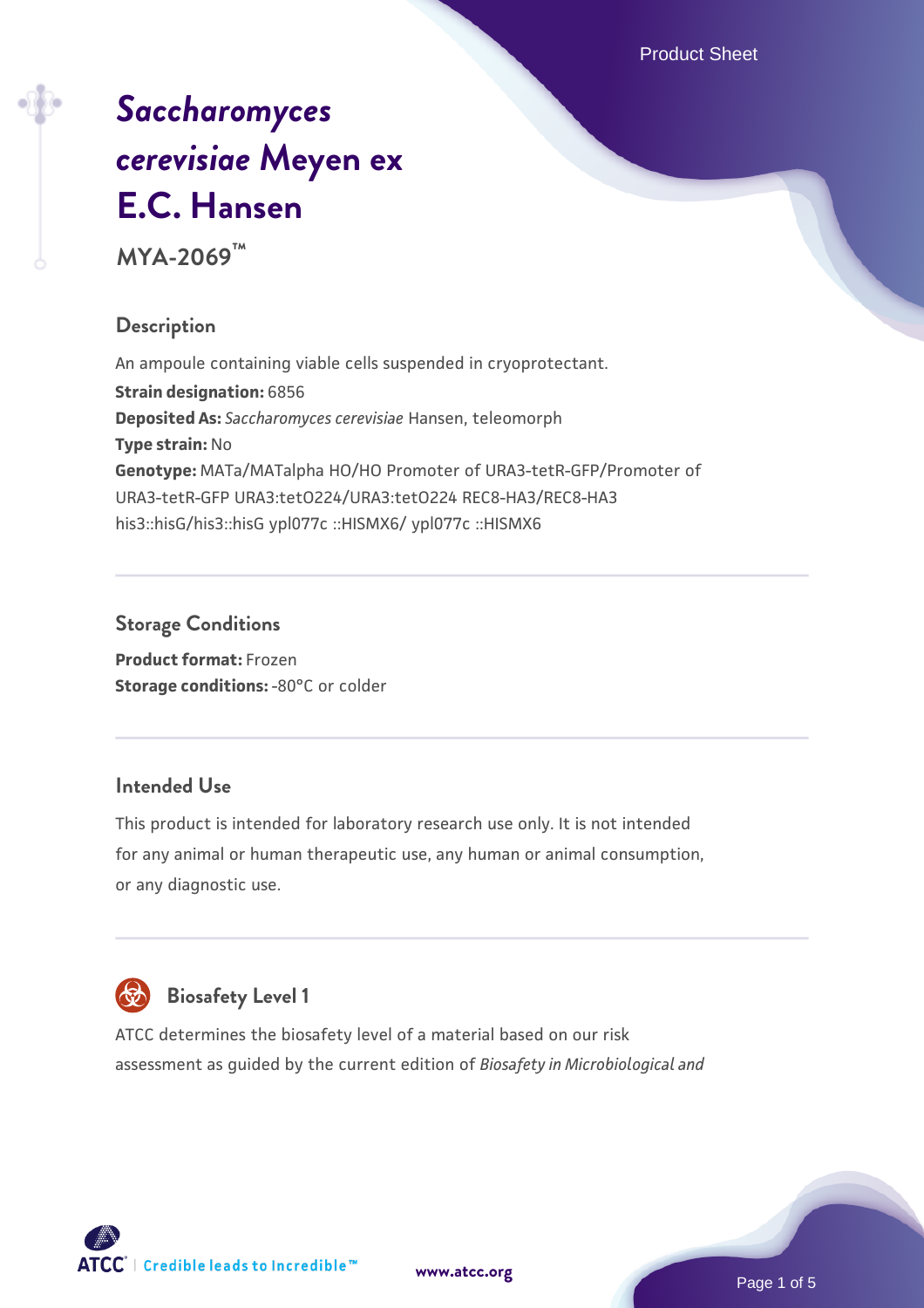#### **[Saccharomyces cerevisiae](https://www.atcc.org/products/mya-2069)** [Meyen ex E.C. Hansen](https://www.atcc.org/products/mya-2069) **MYA-2069**

*Biomedical Laboratories (BMBL)*, U.S. Department of Health and Human Services. It is your responsibility to understand the hazards associated with the material per your organization's policies and procedures as well as any other applicable regulations as enforced by your local or national agencies.

ATCC highly recommends that appropriate personal protective equipment is always used when handling vials. For cultures that require storage in liquid nitrogen, it is important to note that some vials may leak when submersed in liquid nitrogen and will slowly fill with liquid nitrogen. Upon thawing, the conversion of the liquid nitrogen back to its gas phase may result in the vial exploding or blowing off its cap with dangerous force creating flying debris. Unless necessary, ATCC recommends that these cultures be stored in the vapor phase of liquid nitrogen rather than submersed in liquid nitrogen.

# **Certificate of Analysis**

For batch-specific test results, refer to the applicable certificate of analysis that can be found at www.atcc.org.

# **Growth Conditions Medium:**  [ATCC Medium 1245: YEPD](https://www.atcc.org/-/media/product-assets/documents/microbial-media-formulations/1/2/4/5/atcc-medium-1245.pdf?rev=705ca55d1b6f490a808a965d5c072196) **Temperature:** 25°C

#### **Handling Procedures**

**Frozen ampoules** packed in dry ice should either be thawed immediately or



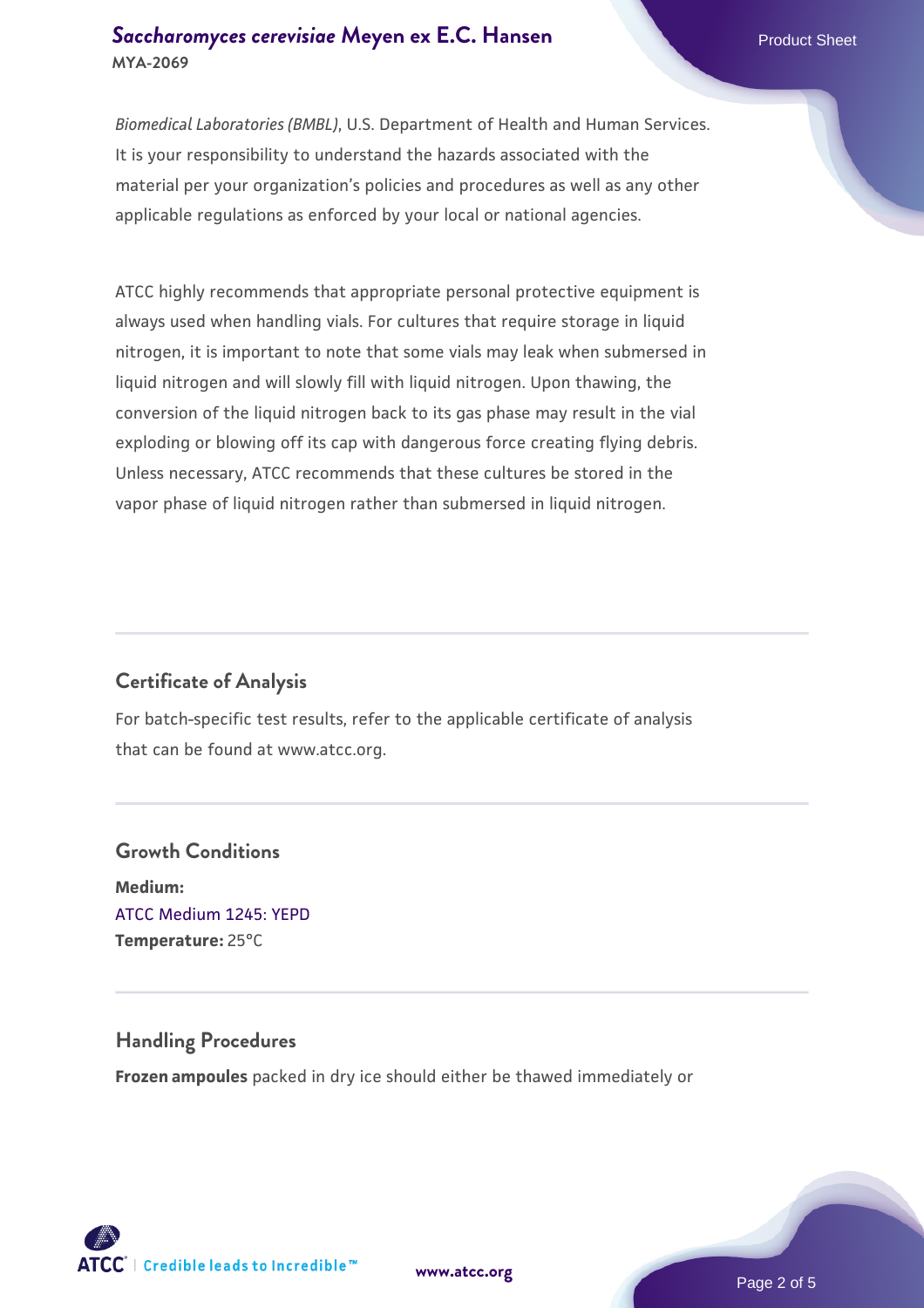#### **[Saccharomyces cerevisiae](https://www.atcc.org/products/mya-2069)** [Meyen ex E.C. Hansen](https://www.atcc.org/products/mya-2069) **MYA-2069**

stored in liquid nitrogen. If liquid nitrogen storage facilities are not available, frozen ampoules may be stored at or below -70°C for approximately one week. **Do not under any circumstance store frozen ampoules at refrigerator freezer temperatures (generally -20°C)**. Storage of frozen material at this temperature will result in the death of the culture.

- 1. To thaw a frozen ampoule, place in a **25°C to 30°C** water bath, until just thawed **(approximately 5 minutes)**. Immerse the ampoule just sufficient to cover the frozen material. Do not agitate the ampoule.
- 2. Immediately after thawing, wipe down ampoule with 70% ethanol and aseptically transfer at least 50 µL (or 2-3 agar cubes) of the content onto a plate or broth with medium recommended.
- 3. Incubate the inoculum/strain at the temperature and conditions recommended.
- 4. Inspect for growth of the inoculum/strain regularly for up to 4 weeks. The time necessary for significant growth will vary from strain to strain.

#### **Material Citation**

If use of this material results in a scientific publication, please cite the material in the following manner: *Saccharomyces cerevisiae* Meyen ex E.C. Hansen (ATCC MYA-2069)

#### **References**

References and other information relating to this material are available at www.atcc.org.

#### **Warranty**

The product is provided 'AS IS' and the viability of ATCC® products is warranted for 30 days from the date of shipment, provided that the customer has stored and handled the product according to the information

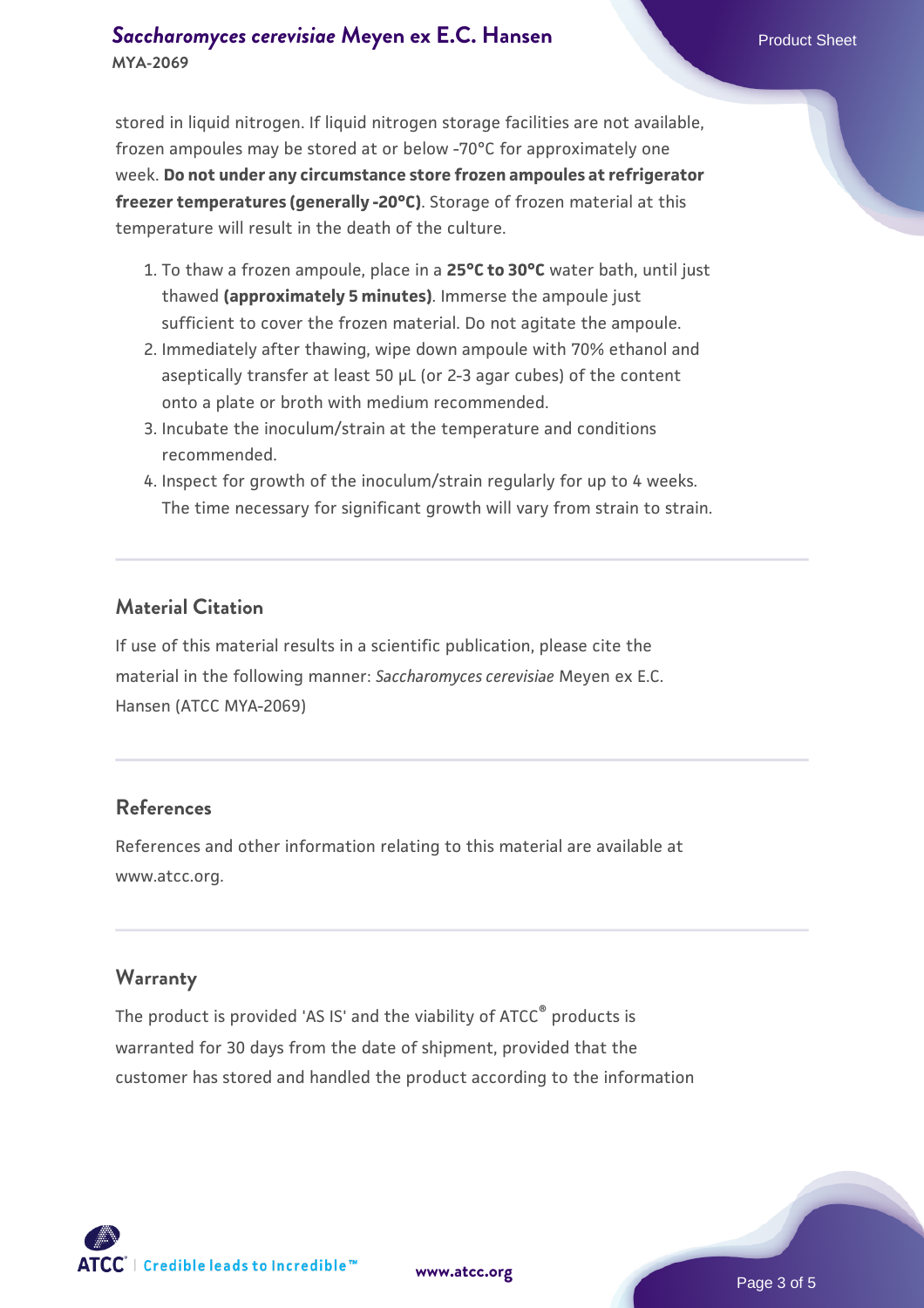#### **[Saccharomyces cerevisiae](https://www.atcc.org/products/mya-2069)** [Meyen ex E.C. Hansen](https://www.atcc.org/products/mya-2069) **MYA-2069**

included on the product information sheet, website, and Certificate of Analysis. For living cultures, ATCC lists the media formulation and reagents that have been found to be effective for the product. While other unspecified media and reagents may also produce satisfactory results, a change in the ATCC and/or depositor-recommended protocols may affect the recovery, growth, and/or function of the product. If an alternative medium formulation or reagent is used, the ATCC warranty for viability is no longer valid. Except as expressly set forth herein, no other warranties of any kind are provided, express or implied, including, but not limited to, any implied warranties of merchantability, fitness for a particular purpose, manufacture according to cGMP standards, typicality, safety, accuracy, and/or noninfringement.

#### **Disclaimers**

This product is intended for laboratory research use only. It is not intended for any animal or human therapeutic use, any human or animal consumption, or any diagnostic use. Any proposed commercial use is prohibited without a license from ATCC.

While ATCC uses reasonable efforts to include accurate and up-to-date information on this product sheet, ATCC makes no warranties or representations as to its accuracy. Citations from scientific literature and patents are provided for informational purposes only. ATCC does not warrant that such information has been confirmed to be accurate or complete and the customer bears the sole responsibility of confirming the accuracy and completeness of any such information.

This product is sent on the condition that the customer is responsible for and assumes all risk and responsibility in connection with the receipt, handling, storage, disposal, and use of the ATCC product including without limitation taking all appropriate safety and handling precautions to minimize health or environmental risk. As a condition of receiving the material, the customer agrees that any activity undertaken with the ATCC product and any progeny or modifications will be conducted in compliance with all applicable laws,



**[www.atcc.org](http://www.atcc.org)**

Page 4 of 5